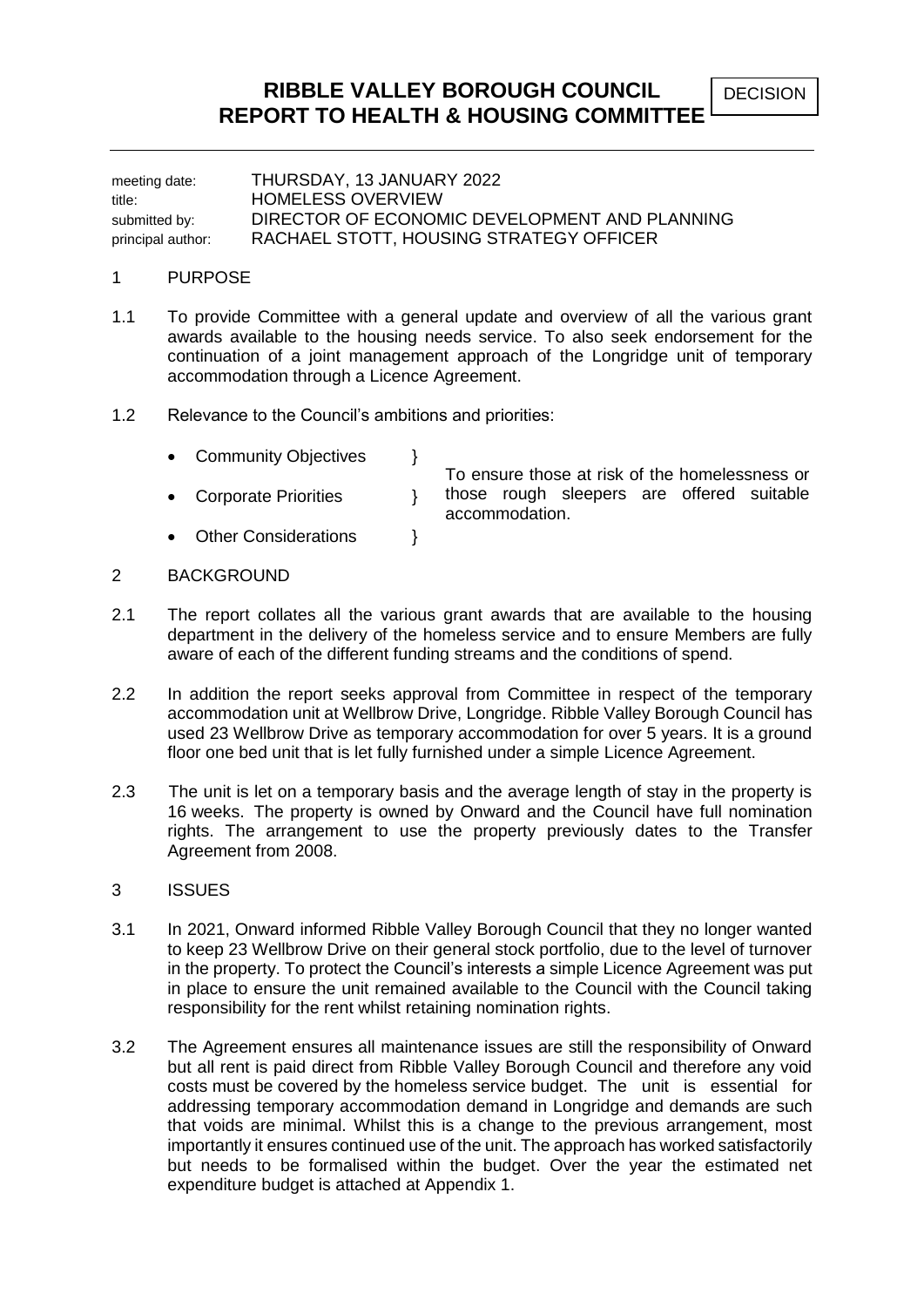- 3.3 Members are asked to consider and endorse the continued delivery of the flat under a licence arrangement and that the Council continue to be responsible for the rent, furnishing and insuring the contents.
- 4 OVERVIEW OF GRANTS AVAILABLE
- 4.1 Several sources of grant funding are made available to the Council to use to address Homelessness issues. In most cases these are provided by Government to meet identified needs by way of allocation. Other funding sources are delivered by way of a bidding process which can be either done by the Council itself or through schemes where joint bidding with appropriate partners is encouraged.
- 4.2 For information the current sources of funding are summarised below:

### **Homeless Prevention Grant Winter Exceptional Top Up Allocation 21/22**

The Government recently announced addition ringfenced top up grant of £14,200 for homelessness prevention. The purpose of this exceptional one-off payment was to support low-income private renters, as Covid 19 related rent arrears to avoid eviction or find a new home.

The allocation must not be spent on temporary accommodation and procedures for committing spend has been reported to CMT.

#### **Accommodation for Offenders - MHCLG Grant**

This grant was reported to Members as an information item. The scheme was a joint bid across East Lancashire with Pendle as the lead. The overall grant was £180,000, this includes £123,000 to provide a support contract to assist individuals with rehousing on release from prison. The support contract was awarded to Calico.

Part of the grant was £75,000 which was to be distributed as individual £1000 maximum grants to provide individuals with help with funds/rented furniture etc. RVBC have received £10,000 allocation with a maximum of 10 individuals. This service is proving to be extremely valuable and currently the service is supporting 5 individuals in Ribble Valley.

### **Homeless Prevention Grant 20/21**

MHCLG confirmed the award of £67,912 to be used to fund homeless expenditure in 2021/22. The grant received is being used to fund overall homelessness costs incurred within the homelessness service. The Joiners Arms, all temporary accommodation units, Peel Street, Alma Place and Wellbrow Drive.

MHCLG have specified that this funding must be used in 2021/22.

### **Rough Sleeping Initiative – 2020/21**

This grant was received to help and deal with homelessness and rough sleeping by providing funding for emergency accommodation or support for those at risk of rough sleeping. A total of £8000 for quarters 1-4 in 2021/22 has been received.

## **Protect and Vaccinate 2021/22 allocations**

This award is for accommodating rough sleeping to try and find them a self-contained unit. Given the new threat posed by the Omicron variant, the Department of Levelling Up Housing and Communities recognises the need for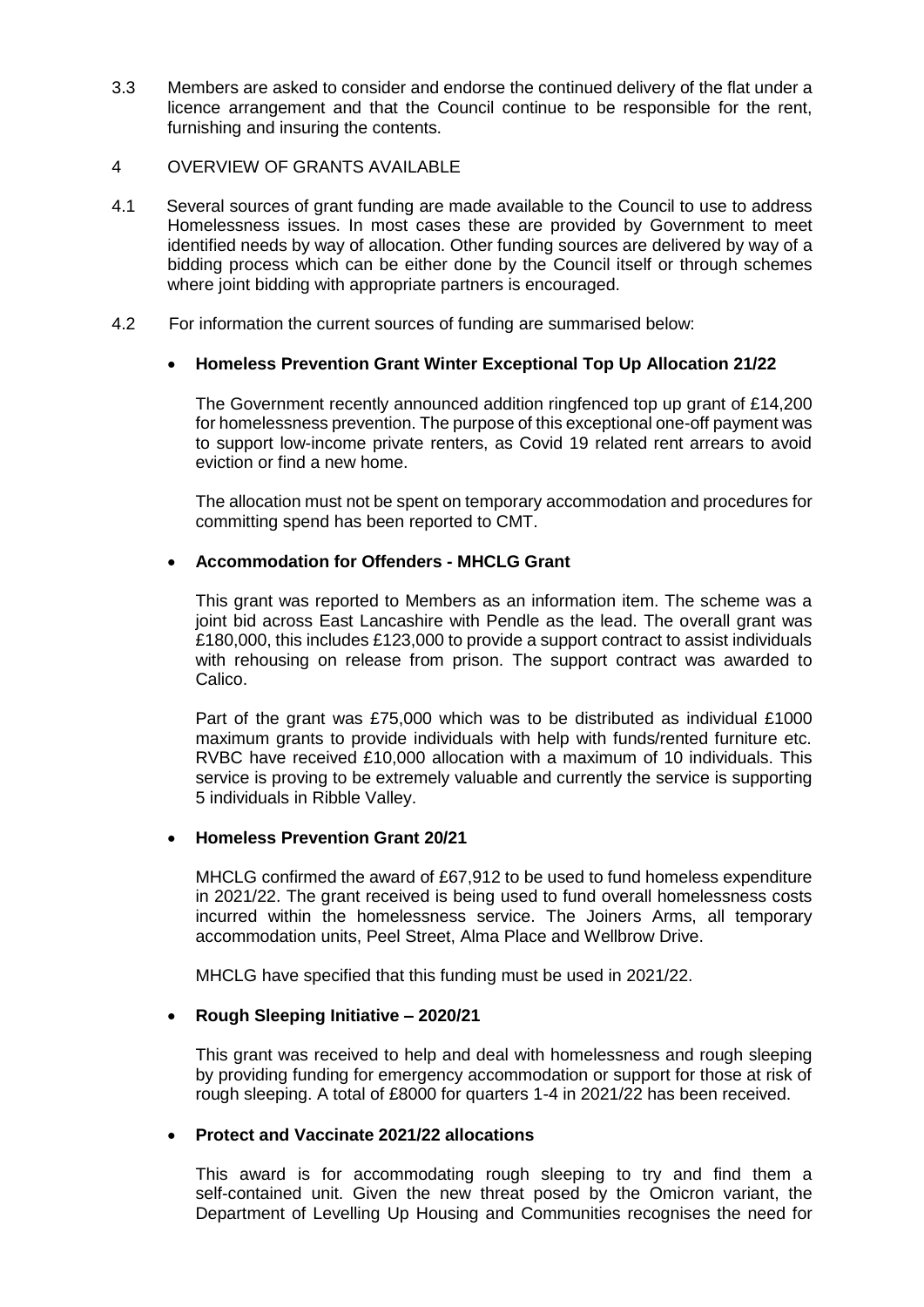further support. This includes an element of vaccinations incentivisation to take over additional transport costs, meal vouchers or support staff. The total award is £10,000 with £8,855 for accommodation and £1,145 of vaccination funds. The notification for this award was released on 20 December 2021.

#### 5 RISK ASSESSMENT

- 5.1 The approval of this report may have the following implications:
	- Resources The introduction of a specific budget heading relating to the Wellbrow property improves transparency and enables more effective monitoring. The main financial risk is that there may be rental voids that the Council will need to address however given that this is currently the only unit available to the Council in Longridge and faced with growing demands for accommodation the void risk is considered extremely low. For budget purposes an assumed void rate is included in the budget estimate of 5 weeks.

It is also important to note that the agreement is based on a 1-month notice period enabling the Council to minimise its risk if it was decided it was no longer necessary to retain the accommodation.

In relation to information on funding it is important that all the allocated grant awards are utilised to address housing needs in the borough.

- Technical, Environmental and Legal Monitoring expenditure against each of the specified budgets is required and returns made for each budget.
- Political It is important that the Council utilise grant awards to assist households whenever possible.
- Reputation It is essential that RVBC remains aware of all the current schemes and are able to access or refer in when appropriate.
- Equality & Diversity Ensure all awards are available and accessible

### 6 **RECOMMENDED THAT COMMITTEE**

- 6.1 Approve the continued use of 23 Wellbrow Drive, Longridge, under a Licence Agreement
- 6.2 Agree a total budget for the property as per Appendix 1 to recommend to next Policy and Finance Committee
- 6.3 Note the various grant schemes available along with their limitations in terms of usage.

Colin Plant.

PP RACHAEL STOTT NICOLA HOPKINS

HOUSING STRATEGY OFFICER DIRECTOR OF ECONOMIC DEVELOPMENT & PLANNING

For further information please ask for Rachael Stott, extension 3235.